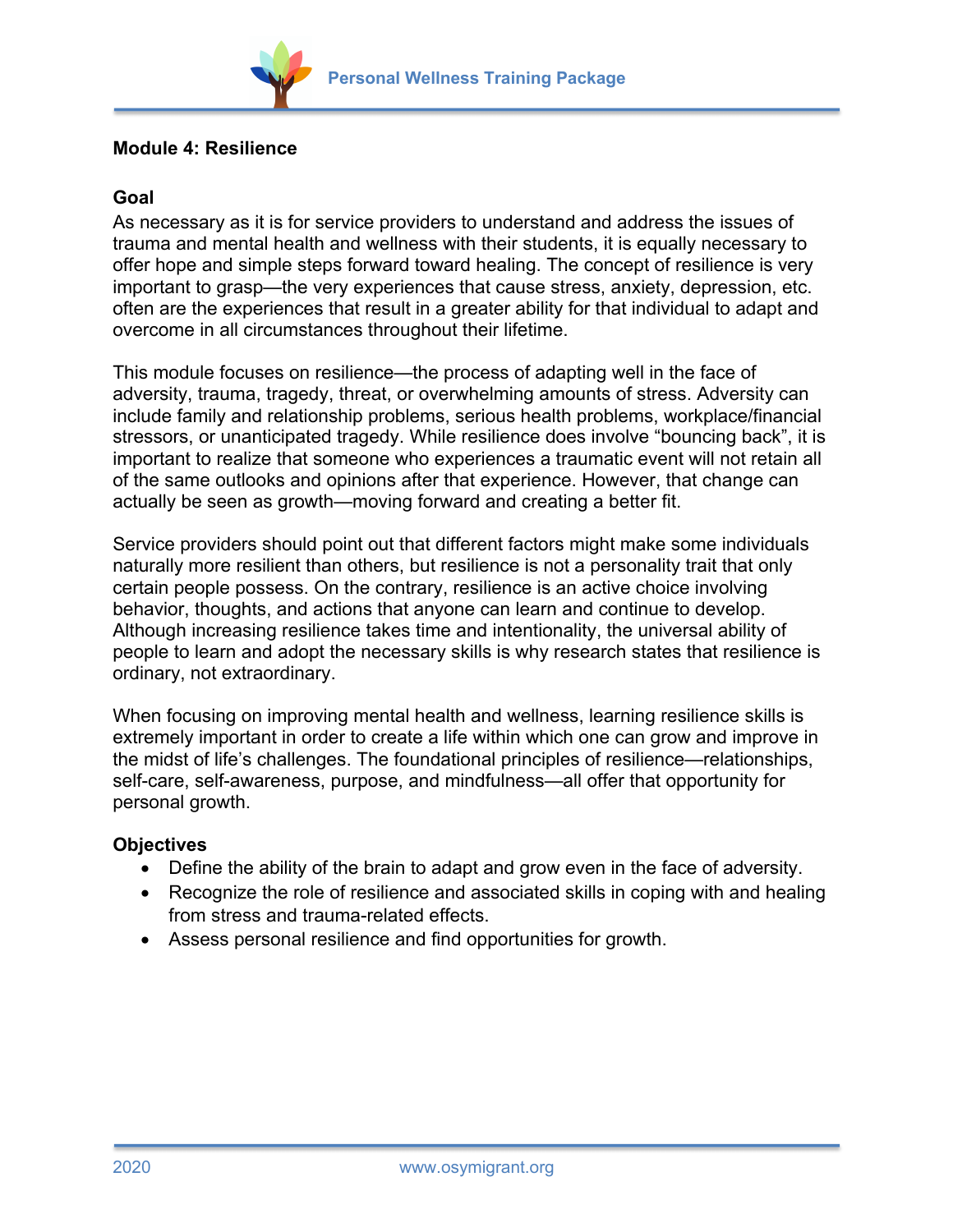

# **What to Know Before Presenting the Resilience PowerPoint**

1. Introduce the concept of resilience.

Explain that resilience is more than an optimistic outlook and an ability to "bounce back". Resilience is a skill that can be honed to help individuals successfully emerge from failure, tragedy, or other life challenges.

### 2. Identify the qualities of resilient people.

Resilient people remain open, flexible, and willing to adapt to change. They look at what they can control in order to make good choices related to their situation, their own ability to cope, and to control their future. Strong problem-solving skills are essential to strengthening resilience and resilient individuals are able to calmly and rationally look at a problem and envision a successful solution. Resilient people have strong social connections. It is important to have people who can offer support because talking about one's challenges can be a valuable way to gain perspective, look for new solutions, or simply express emotions. Friends, family members, co-workers, and online support groups can all be potential sources of social connectivity. Resilient people also see themselves as survivors, rather than victims, and focus on positive resolutions to their problems.

3. Discuss the importance of seeking help.

While being personally resourceful is an important key to resilience, it is also essential to know when to ask for help. People dealing with a traumatic event can often benefit from the help of professionals who are specially trained to deal with crisis situations. Other potential sources of assistance include support groups or specialized hotlines key supports to assist in confronting the problem, identifying strengths to resolve it, and developing new skills for the future.

4. Stress that everyone can learn the skills to become more resilient.

Increasing resilience takes time and intentionality, but there is a specific set of skills that can help all individuals become more resilient. The results are worth the effort of practice. Resilient individuals can more effectively commit to goals and life balance; stay calm under pressure and focus on only that which they can control; think positively, see challenges, and not blame themselves.